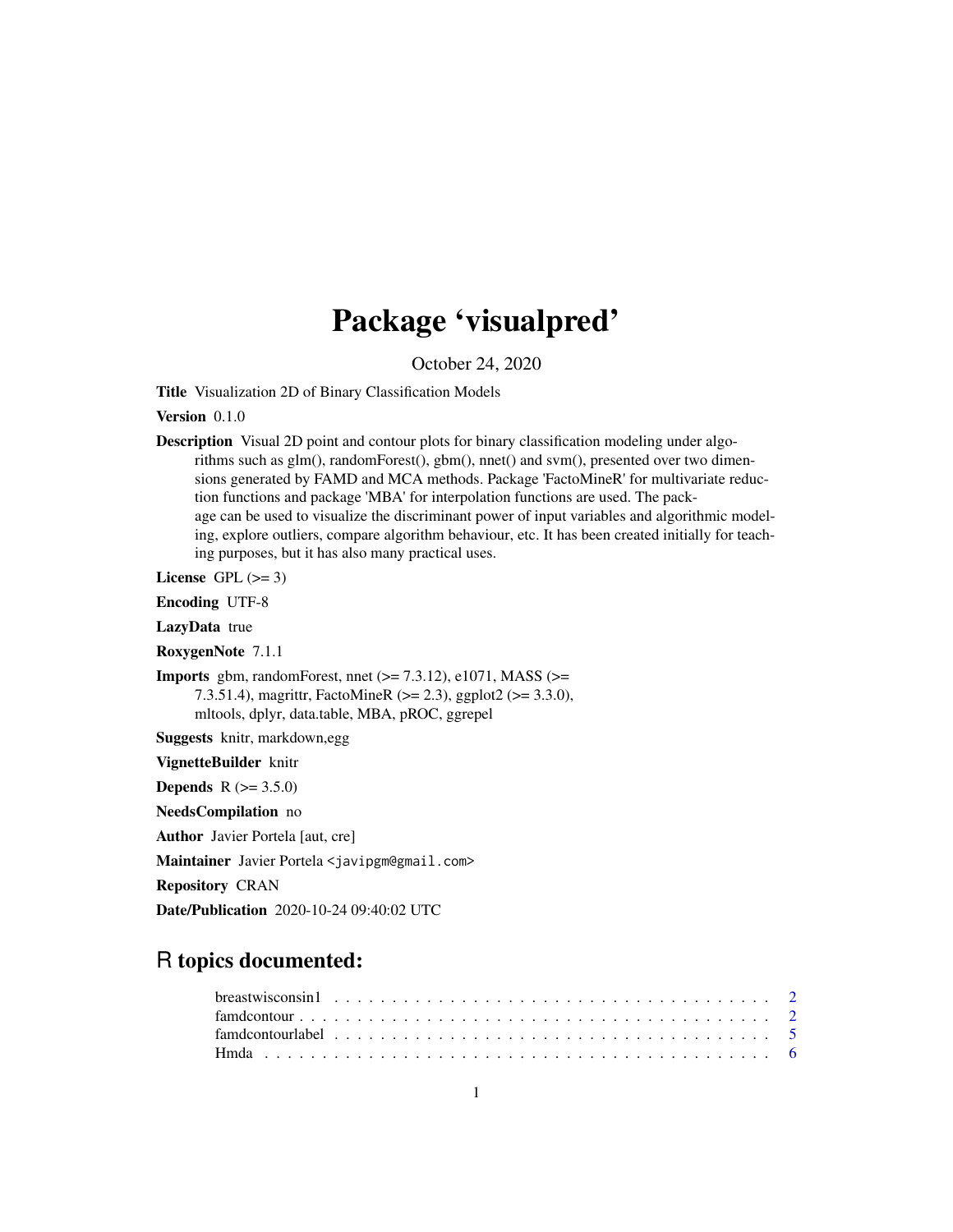#### <span id="page-1-0"></span>2 famdcontour contract to the contract of the contract of the contract of the contract of the contract of the contract of the contract of the contract of the contract of the contract of the contract of the contract of the

| Index |  |  |  |  |  |  |  |  |  |  |  |  |  |  |  |  |  |  | $\overline{13}$ |
|-------|--|--|--|--|--|--|--|--|--|--|--|--|--|--|--|--|--|--|-----------------|
|       |  |  |  |  |  |  |  |  |  |  |  |  |  |  |  |  |  |  |                 |
|       |  |  |  |  |  |  |  |  |  |  |  |  |  |  |  |  |  |  |                 |
|       |  |  |  |  |  |  |  |  |  |  |  |  |  |  |  |  |  |  |                 |
|       |  |  |  |  |  |  |  |  |  |  |  |  |  |  |  |  |  |  |                 |
|       |  |  |  |  |  |  |  |  |  |  |  |  |  |  |  |  |  |  |                 |
|       |  |  |  |  |  |  |  |  |  |  |  |  |  |  |  |  |  |  |                 |

breastwisconsin1 *Breast Cancer Winsconsin dataset*

# Description

Breast Cancer Winsconsin dataset

#### Usage

data(breastwisconsin1)

#### Format

An object of class data. frame with 699 rows and 10 columns.

#### Source

https://archive.ics.uci.edu/ml/datasets/breast+cancer+wisconsin+(original)

famdcontour *Contour plots and FAMD function for classification modeling*

#### Description

This function presents visual graphics by means of FAMD. FAMD function is Factorial Analysis for Mixed Data (interval and categorical) Dependent classification variable is set as supplementary variable. Machine learning algorithm predictions are presented in a filled contour setting

#### Usage

```
famdcontour(dataf=dataf,listconti,listclass,vardep,proba="",
title="",title2="",depcol="",listacol="",alpha1=0.7,alpha2=0.7,alpha3=0.7,
classvar=1,intergrid=0,selec=0,modelo="glm",nodos=3,maxit=200,decay=0.01,
sampsize=400,mtry=2,nodesize=10,ntree=400,ntreegbm=500,shrink=0.01,
bag.fraction=1,n.minobsinnode=10,C=100,gamma=10,Dime1="Dim.1",Dime2="Dim.2")
```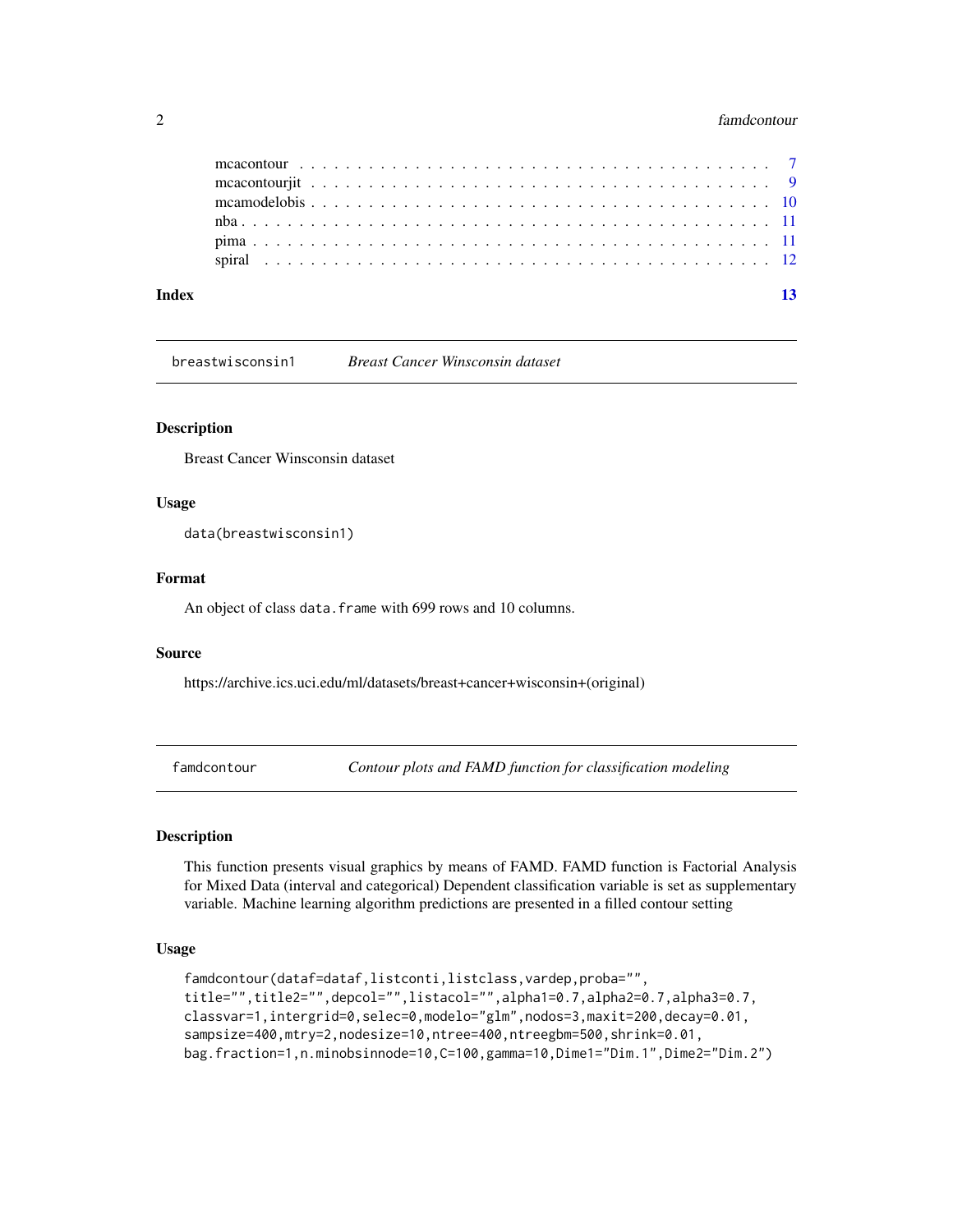# famdcontour 3

# Arguments

| dataf          | data frame.                                                      |
|----------------|------------------------------------------------------------------|
| listconti      | Interval variables to use, in format c("var1","var2",).          |
| listclass      | Class variables to use, in format c("var1","var2",).             |
| vardep         | Dependent binary classification variable.                        |
| proba          | vector of probability predictions obtained externally (optional) |
| title          | plot main title                                                  |
| title2         | plot subtitle                                                    |
| depcol         | vector of two colors for points                                  |
| listacol       | vector of colors for labels                                      |
| alpha1         | alpha transparency for majoritary class                          |
| alpha2         | alpha transparency for minoritary class                          |
| alpha3         | alpha transparency for fit probability plots                     |
| classvar       | 1 if dependent variable categories are plotted as supplementary  |
| intergrid      | scale of grid for contour:0 if automatic                         |
| selec          | 1 if stepwise logistic variable selection is required, 0 if not. |
| modelo         | name of model: "glm","gbm","rf,","nnet","svm".                   |
| nodos          | nnet: nodes                                                      |
| maxit          | nnet: iterations                                                 |
| decay          | nnet: decay                                                      |
| sampsize       | rf: sampsize                                                     |
| mtry           | rf: mtry                                                         |
| nodesize       | rf: nodesize                                                     |
| ntree          | rf: ntree                                                        |
| ntreegbm       | gbm: ntree                                                       |
| shrink         | gbm: shrink                                                      |
| bag.fraction   | gbm: bag.fraction                                                |
| n.minobsinnode | gbm:n.minobsinnode                                               |
| C              | sym Radial: C                                                    |
| gamma          | svm Radial: gamma                                                |
| Dime1, Dime2   | FAMD Dimensions to consider. Dim.1 and Dim.2 by default.         |

# Details

FAMD algorithm from FactoMineR package is used to compute point coordinates on dimensions (Dim.1 and Dim.2 by default). Minority class on dependent variable category is represented as red, majority category as green. Color scheme can be altered using depcol and listacol, as well as alpha transparency values.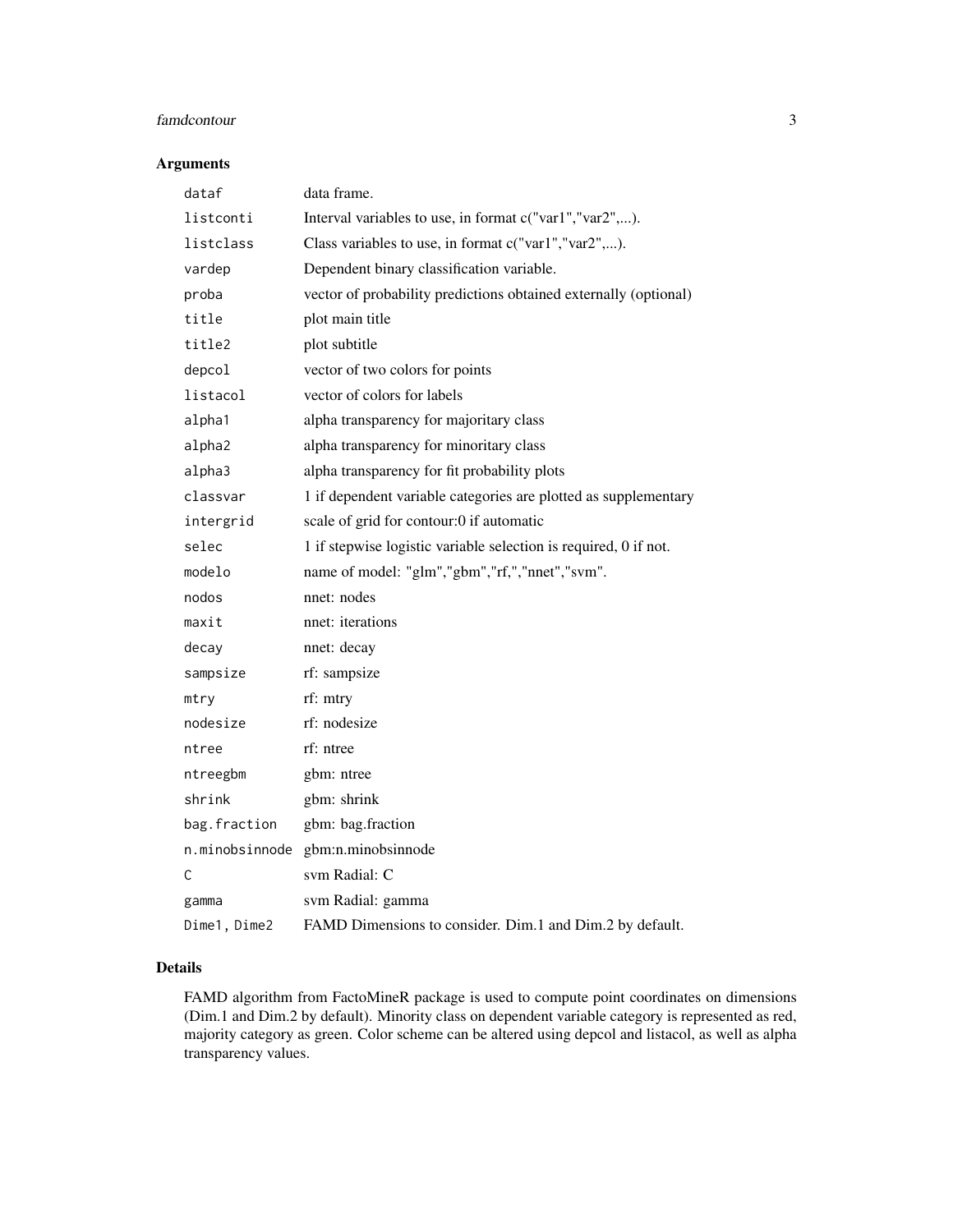#### Predictive modeling:

For predictive modeling, selec=1 selects variables with a simple stepwise logistic regression. By default select=0. Logistic regression is used by default. Basic parameter setting is supported for algorithms nnet, rf,gbm and svm-RBF. A vector of fitted probabilities obtained externally from other algorithms can be imported in parameter proba=nameofvector. Contour curves are then computed based on this vector.

#### Contour curves:

Contour curves are build by the following process: i) the chosen algorithm model is trained and all observations are predicted-fitted. ii) A grid of points on the two chosen FAMD dimensions is built iii) package MBA is used to interpol probability estimates over the grid, based on previously fitted observations.

#### Variable representation:

In order to represent interval variables, categories of class variables, and points in the same plot, a proportional projection of interval variables coordinates over the two dimensions range is applied. Since space of input variables is frequently larger than two dimensions, sometimes overlapping of points is produced; a frequency variable is used, and alpha values may be adjusted to avoid wrong interpretations of the presence of dependent variable category/color.

#### Troubleshooting:

- Check missings. Missing values are not allowed.
- By default selec=0. Setting selec=1 may sometimes imply that no variables are selected; an error message is shown n this case.
- Models with only two input variables could lead to plot generation problems.
- Be sure that variables named in listconti are all numeric.
- If some numeric variable is constant at one single value, process is stopped since numeric Min-max standarization is performed, and NaN values are generated.

#### Value

A list with the following objects:

**graph1** plot of points on FAMD first two dimensions

**graph2** plot of points and contour curves

graph3 plot of points and variables

graph4 plot of points variable and contour curves

**graph5** plot of points colored by fitted probability

graph6 plot of points colored by abs difference

df1 data frame used for graph1

df2 data frame used for contour curves

df3 data frame used for variable names

listconti interval variables used-selected

listclass class variables used-selected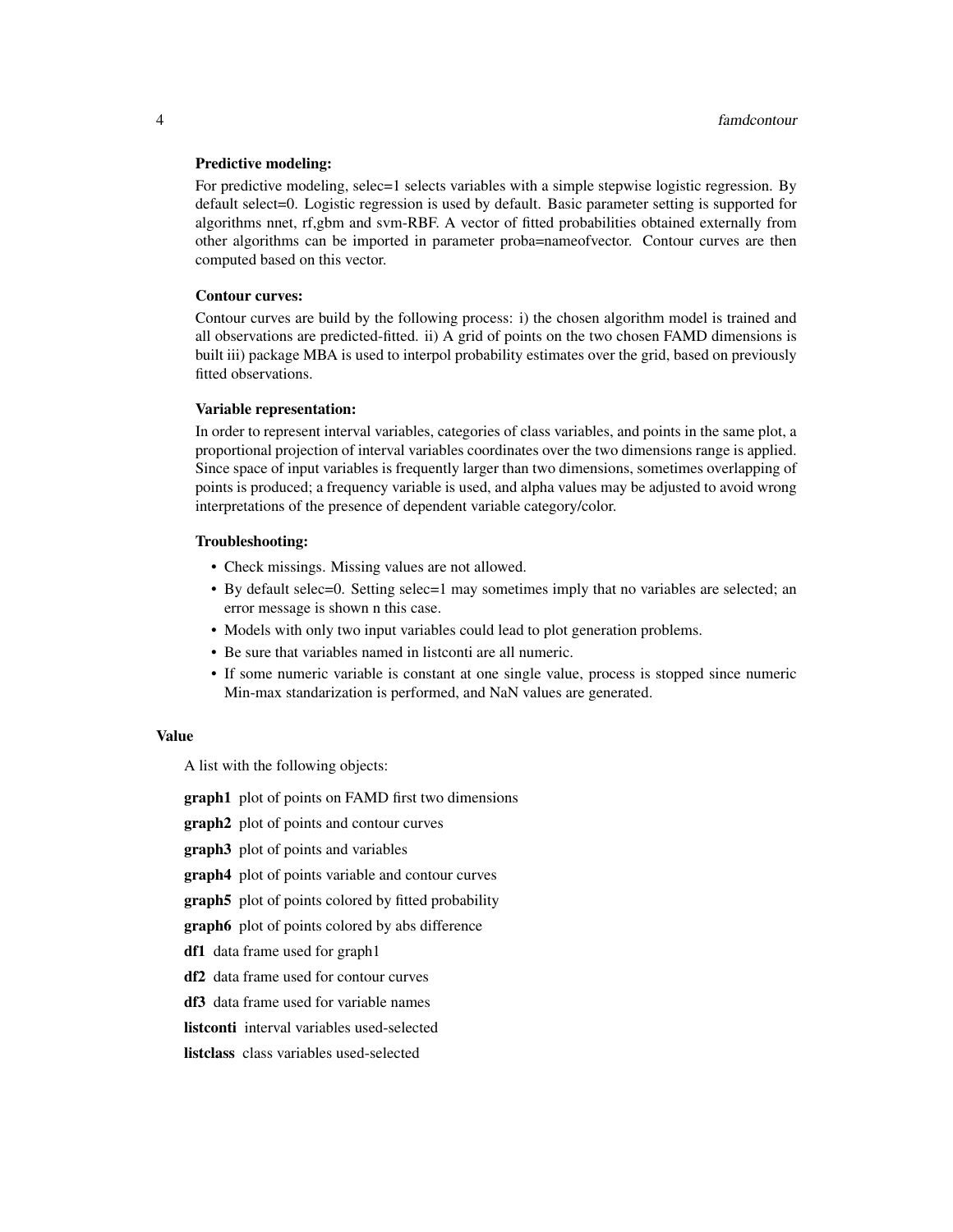# <span id="page-4-0"></span>famdcontourlabel 5

#### References

Pages J. (2004). Analyse factorielle de donnees mixtes. Revue Statistique Appliquee. LII (4). pp. 93-111.

#### Examples

```
data(breastwisconsin1)
dataf<-breastwisconsin1
listconti=c( "clump_thickness","uniformity_of_cell_shape","mitosis")
listclass=c("")
vardep="classes"
result<-famdcontour(dataf=dataf,listconti,listclass,vardep)
```

| famdcontourlabel | Outliers in Contour plots and FAMD function for classification mod- |
|------------------|---------------------------------------------------------------------|
|                  | eling                                                               |

#### Description

This function adds outlier marks to famdcontour using ggrepel package.

#### Usage

```
famdcontourlabel(
  dataf = dataf,
  \text{Idt} = "",
  inf = 0.1,
  sup = 0.9,
  cutprob = 0.5,
  ...
)
```
#### Arguments

| dataf    | data frame.                                            |
|----------|--------------------------------------------------------|
| Idt      | Identification variable, default "", row number        |
| inf, sup | Quantiles for x,y outliers                             |
| cutprob  | cut point for outliers based on prob. estimation error |
|          | options to be passed from family and option            |

# Details

An identification variable can be set in Idt parameter. By default, number of row is used. There are two source of outliers: i) outliers in the two FAMD dimension space, where the cutpoints are set as quantiles given (inf=0.1 and sup=0.9 in both dimensions by default) and ii) outliers with respect to the fitted probability. The dependent variable is set to 1 for the mimority class, and 0 for the majority class. Points considered outliers are those for which abs(vardep-fittedprob) excede parameter cutprob.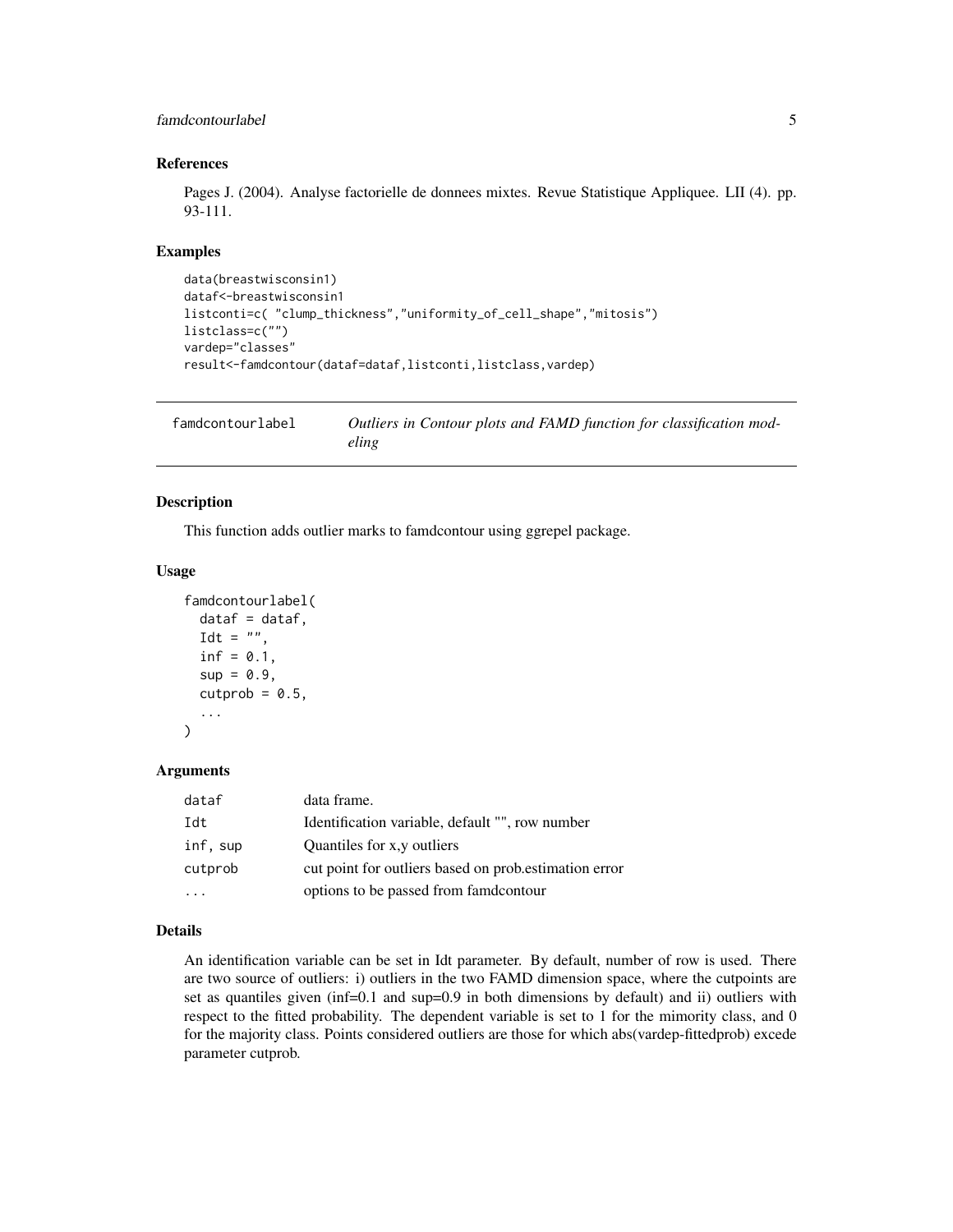<span id="page-5-0"></span>6 and the contract of the contract of the contract of the contract of the contract of the contract of the contract of the contract of the contract of the contract of the contract of the contract of the contract of the cont

# Value

A list with the following objects:

graph1\_graph6 plots for dimension outliers

graph7\_graph12 plots for fit outliers

# Examples

```
data(breastwisconsin1)
dataf<-breastwisconsin1
listconti=c( "clump_thickness","uniformity_of_cell_shape","mitosis")
listclass=c("")
vardep="classes"
result<-famdcontourlabel(dataf=dataf,listconti=listconti,
listclass=listclass,vardep=vardep)
```
Hmda *Home Mortgage Disclosure Act dataset*

# Description

Home Mortgage Disclosure Act dataset

### Usage

data(Hmda)

# Format

An object of class data. frame with 2380 rows and 13 columns.

#### Source

Stock, J. H. and Watson, M. W. (2007). Introduction to Econometrics, 2nd ed. Boston: Addison Wesley.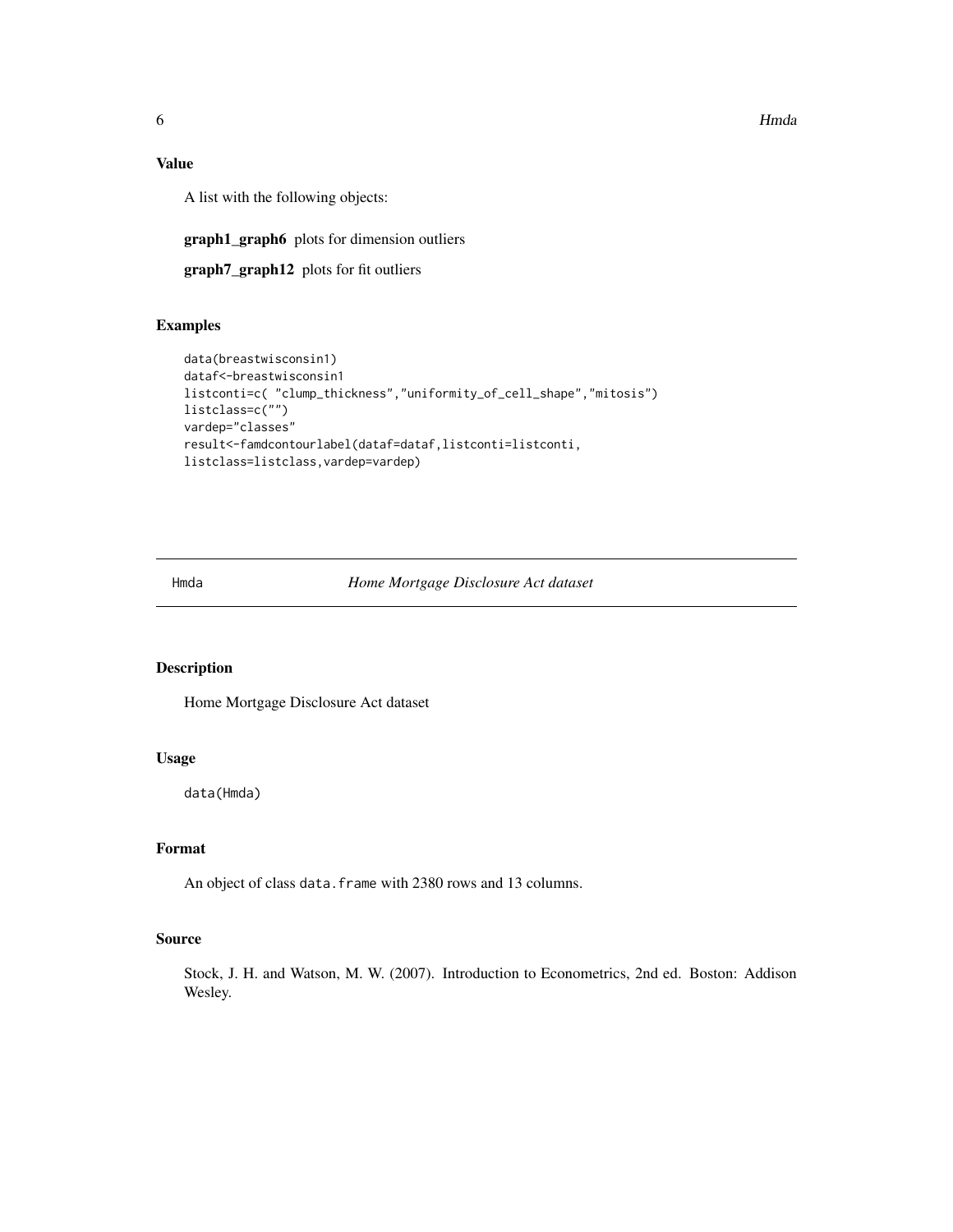This function presents visual graphics by means of Multiple correspondence Analysis projection. Interval variables are categorized to bins. Dependent classification variable is set as supplementary variable. Machine learning algorithm predictions are presented in a filled contour setting.

#### Usage

```
mcacontour(dataf=dataf,listconti,listclass,vardep,proba="",bins=8,
Dime1="Dim.1",Dime2="Dim.2",classvar=1,intergrid=0,selec=0,
title="",title2="",listacol="",depcol="",alpha1=0.8,alpha2=0.8,alpha3=0.7,modelo="glm",
nodos=3,maxit=200,decay=0.01,sampsize=400,mtry=2,nodesize=5,
ntree=400,ntreegbm=500,shrink=0.01,bag.fraction=1,n.minobsinnode=10,C=100,gamma=10)
```
# Arguments

| dataf     | data frame.                                                      |
|-----------|------------------------------------------------------------------|
| listconti | Interval variables to use, in format c("var1","var2",).          |
| listclass | Class variables to use, in format c("var1","var2",).             |
| vardep    | Dependent binary classification variable.                        |
| proba     | vector of probability predictions obtained externally (optional) |
| bins      | Number of bins for categorize interval variables.                |
| Dime1     | FAMD Dimensions to consider. Dim.1 and Dim.2 by default.         |
| Dime2     | FAMD Dimensions to consider. Dim.1 and Dim.2 by default.         |
| classvar  | 1 if dependent variable categories are plotted as supplementary  |
| intergrid | scale of grid for contour:0 if automatic                         |
| selec     | 1 if stepwise logistic variable selection is required, 0 if not. |
| title     | plot main title                                                  |
| title2    | plot subtitle                                                    |
| listacol  | vector of colors for labels                                      |
| depcol    | vector of two colors for points                                  |
| alpha1    | alpha transparency for majoritary class                          |
| alpha2    | alpha transparency for minoritary class                          |
| alpha3    | alpha transparency for fit probability plots                     |
| modelo    | name of model: "glm","gbm","rf,","nnet","svm".                   |
| nodos     | nnet: nodes                                                      |
| maxit     | nnet: iterations                                                 |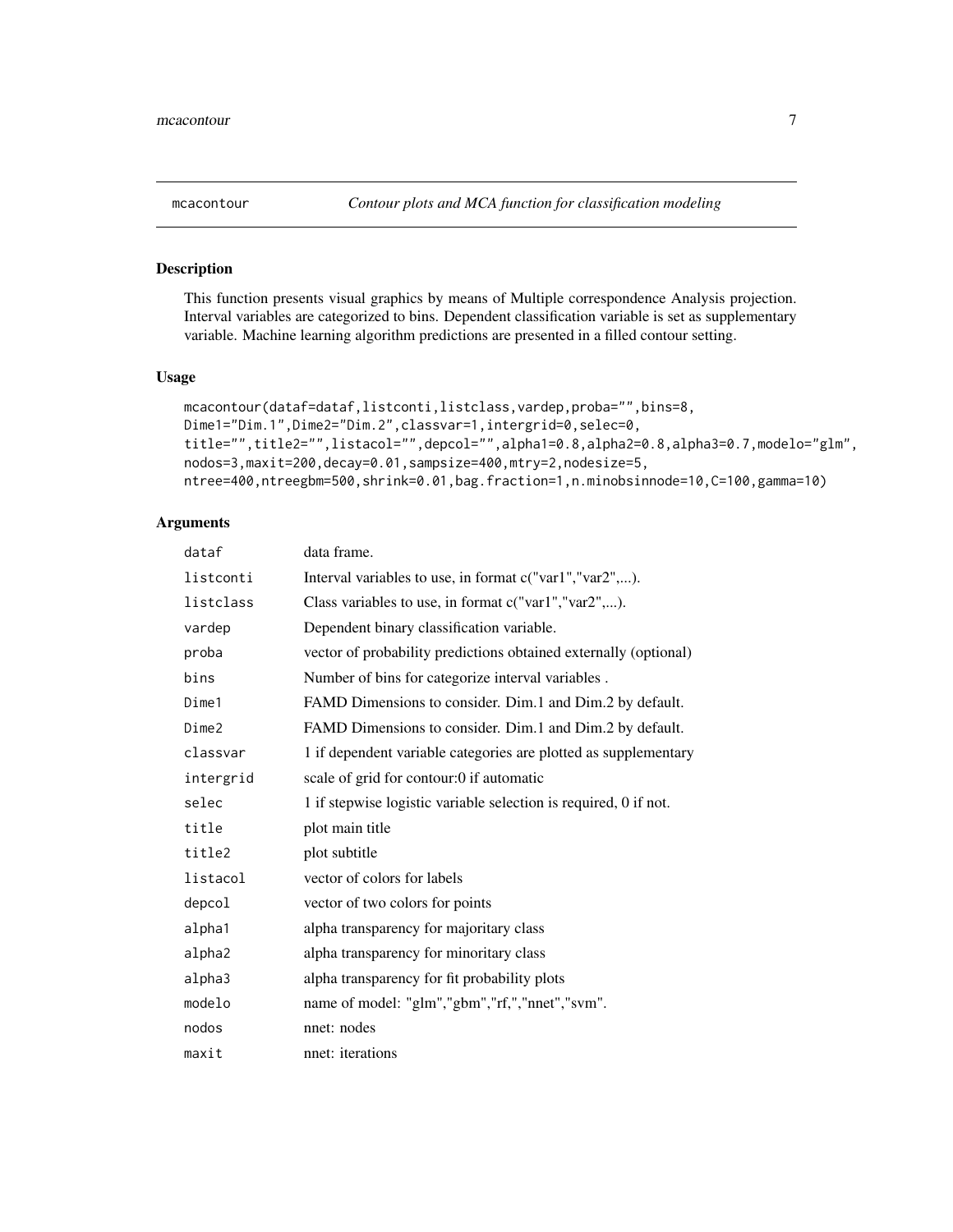#### 8 mcacontour contract to the contract of the contract of the contract of the contract of the contract of the contract of the contract of the contract of the contract of the contract of the contract of the contract of the c

| decay          | nnet: decay        |
|----------------|--------------------|
| sampsize       | rf: sampsize       |
| mtry           | rf: mtry           |
| nodesize       | rf: nodesize       |
| ntree          | rf: ntree          |
| ntreegbm       | gbm: ntree         |
| shrink         | gbm: shrink        |
| bag.fraction   | gbm: bag.fraction  |
| n.minobsinnode | gbm:n.minobsinnode |
| C              | svm Radial: C      |
| gamma          | svm Radial: gamma  |

#### Details

This function applies MCA (Multiple Correspondence Analysis) in order to project points and categories of class variables in the same plot. In addition, interval variables listed in listconti are categorized to the number given in bins parameter (by default 8 bins). Further explanation about machine learning classification and contour curves, see the famdcontour function documentation.

#### Value

A list with the following objects:

graph1 plot of points on MCA two dimensions

graph2 plot of points and variables

graph3 plot of points and contour curves

graph4 plot of points, contour curves and variables

graph5 plot of points colored by fitted probability

graph6 plot of points colored by abs difference

- df1 dataset used for graph1
- df2 dataset used for graph2
- df3 dataset used for graph3
- df4 dataset used for graph4

listconti interval variables used

- listclass class variables used
- ... color schemes and other parameters

#### Examples

```
data(breastwisconsin1)
dataf<-breastwisconsin1
listconti=c( "clump_thickness","uniformity_of_cell_shape","mitosis")
listclass=c("")
vardep="classes"
result<-mcacontour(dataf=dataf,listconti,listclass,vardep)
```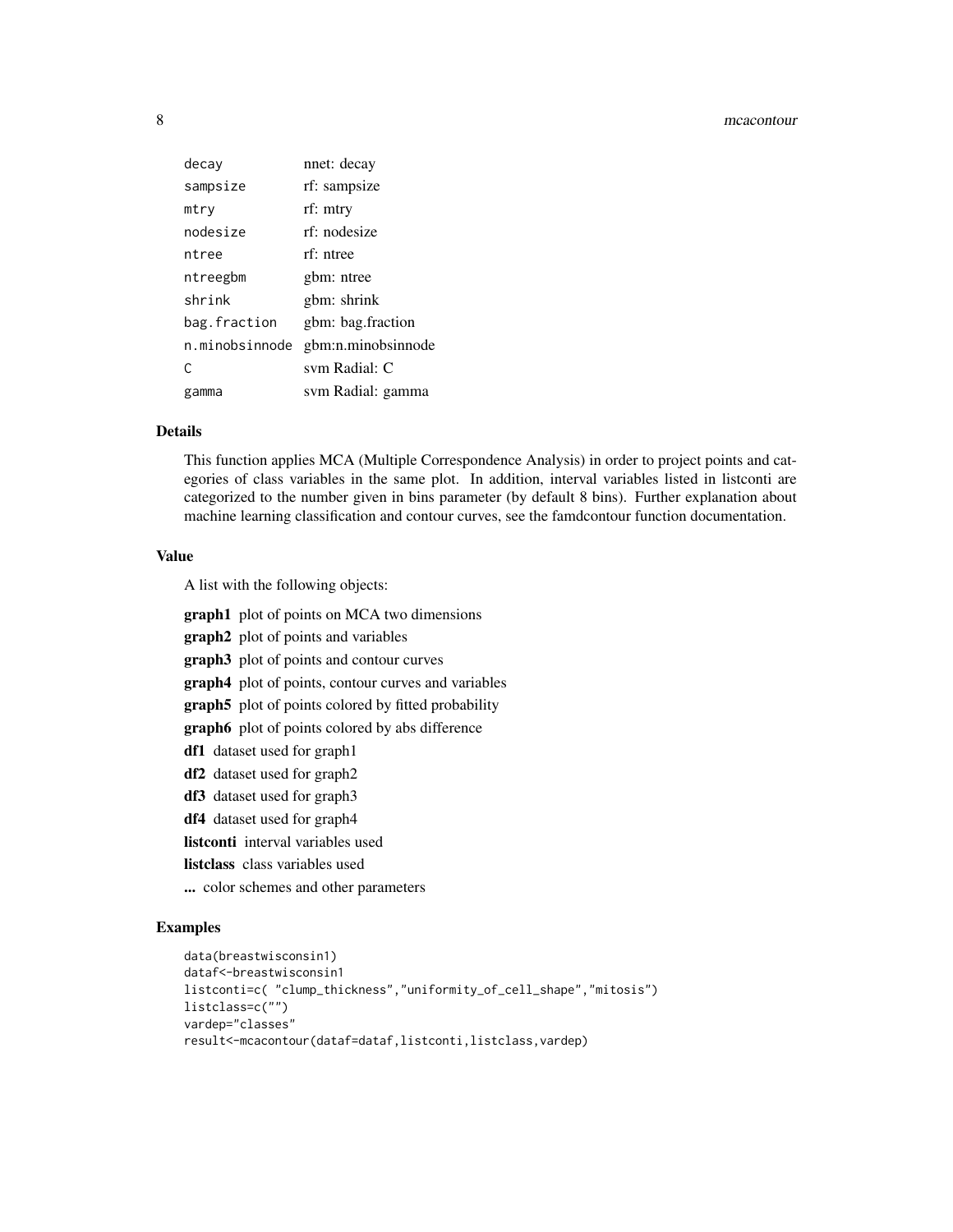<span id="page-8-0"></span>

This function is similar to mcacontour but points are jittered in every plot

# Usage

mcacontourjit(dataf=dataf,jit=0.1,alpha1=0.8,alpha2=0.8,alpha3=0.7,title="",...)

# Arguments

| dataf  | data frame.                                  |
|--------|----------------------------------------------|
| iit    | jit distance. Default 0.1.                   |
| alpha1 | alpha transparency for majoritary class      |
| alpha2 | alpha transparency for minoritary class      |
| alpha3 | alpha transparency for fit probability plots |
| title  | plot main title                              |
|        | options to be passed from meacontour         |
|        |                                              |

#### Value

A list with the following objects:

|  |  |  |  |  | <b>graph1</b> plot of points on MCA two dimensions |
|--|--|--|--|--|----------------------------------------------------|
|--|--|--|--|--|----------------------------------------------------|

- graph2 plot of points and variables
- graph3 plot of points and contour curves
- graph4 plot of points, contour curves and variables
- graph5 plot of points colored by fitted probability
- graph6 plot of points colored by abs difference

#### Examples

```
data(breastwisconsin1)
dataf<-breastwisconsin1
listconti=c( "clump_thickness","uniformity_of_cell_shape","mitosis")
listclass=c("")
vardep="classes"
result<-mcacontourjit(dataf=dataf,listconti=listconti,listclass=listclass,vardep=vardep,jit=0.1)
```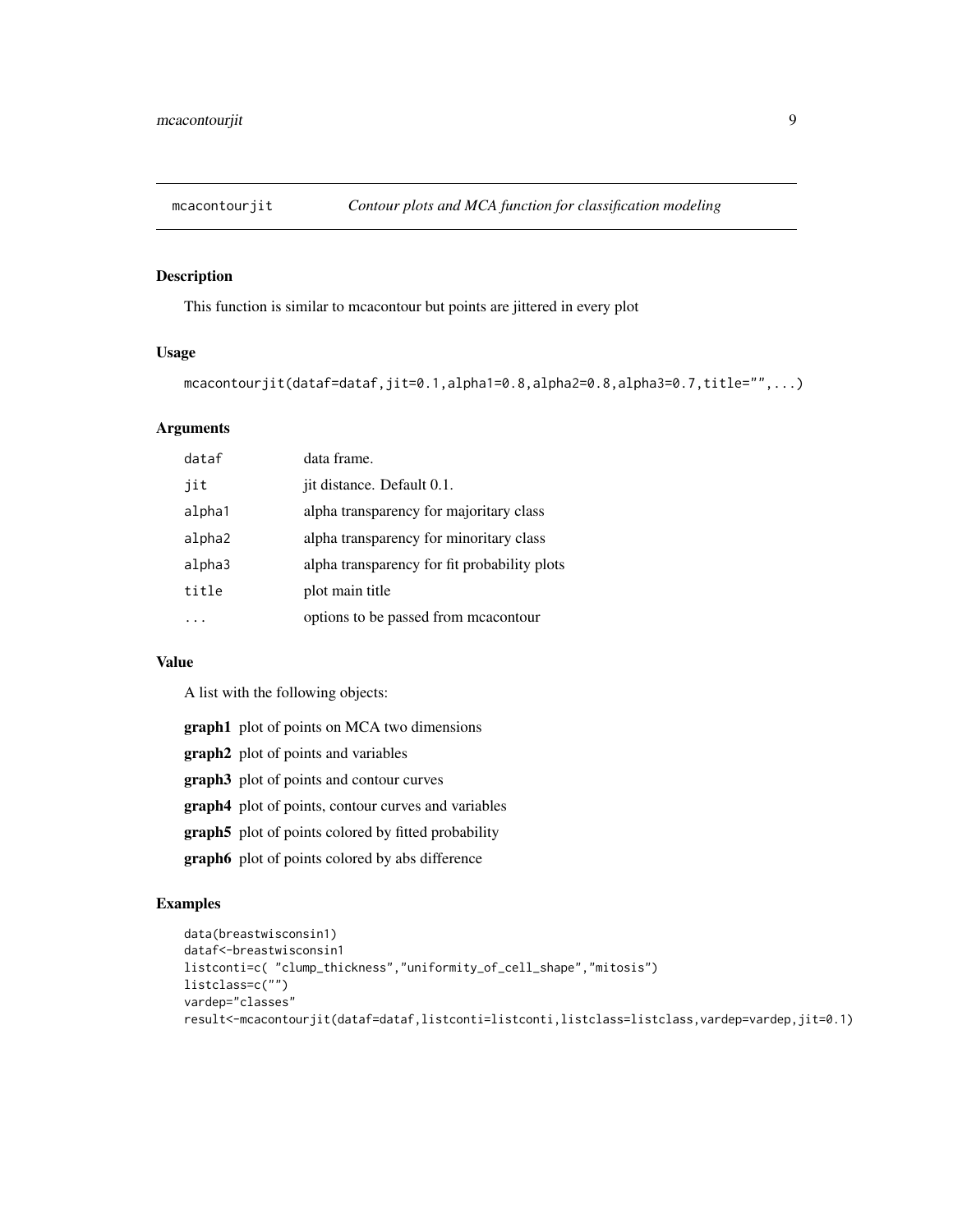This function presents visual graphics by means of Multiple correspondence Analysis projection. Interval variables are categorized to bins. Dependent classification variable is set as supplementary variable. It is used as base for mcacontour function.

#### Usage

```
mcamodelobis(dataf=dataf,listconti,listclass, vardep,bins=8,selec=1,
Dime1="Dim.1",Dime2="Dim.2")
```
# Arguments

| dataf        | data frame.                                                      |
|--------------|------------------------------------------------------------------|
| listconti    | Interval variables to use, in format c("var1","var2",).          |
| listclass    | Class variables to use, in format $c("var1", "var2", \ldots)$ .  |
| vardep       | Dependent binary classification variable.                        |
| bins         | Number of bins for categorize interval variables.                |
| selec        | 1 if stepwise logistic variable selection is required, 0 if not. |
| Dime1, Dime2 | MCA Dimensions to consider. Dim.1 and Dim.2 by default.          |

#### Value

A list with the following objects:

```
df1 dataset used for graph1
df2 dataset used for graph2
df3 dataset used for graph2
listconti interval variables used
listclass class variables used
axisx axis definition in plot
axisy axis definition in plot
```
# Examples

```
data(breastwisconsin1)
dataf<-breastwisconsin1
listconti=c( "clump_thickness","uniformity_of_cell_shape","mitosis")
listclass=c("")
vardep="classes"
result<-mcacontour(dataf=dataf,listconti,listclass,vardep,bins=8,title="",selec=1)
```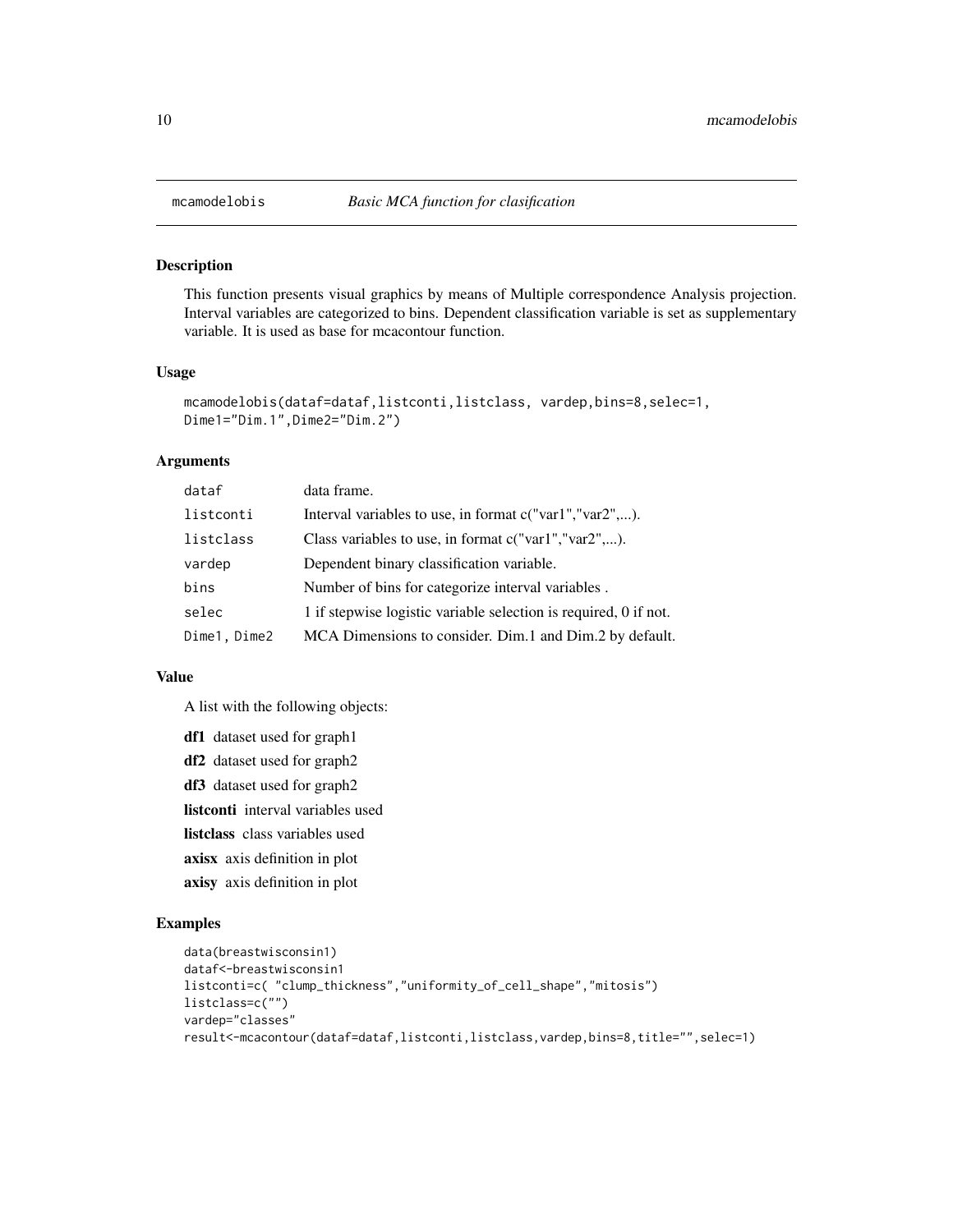<span id="page-10-0"></span>nba *nba dataset*

# Description

nba dataset

# Usage

data(nba)

# Format

An object of class data. frame with 1340 rows and 21 columns.

# Source

https://data.world/exercises/logistic-regression-exercise-1

pima *Pima indian diabetes dataset*

# Description

Pima indian diabetes dataset

#### Usage

data(pima)

# Format

An object of class data. frame with 768 rows and 9 columns.

## Source

https://sci2s.ugr.es/keel/dataset.php?cod=21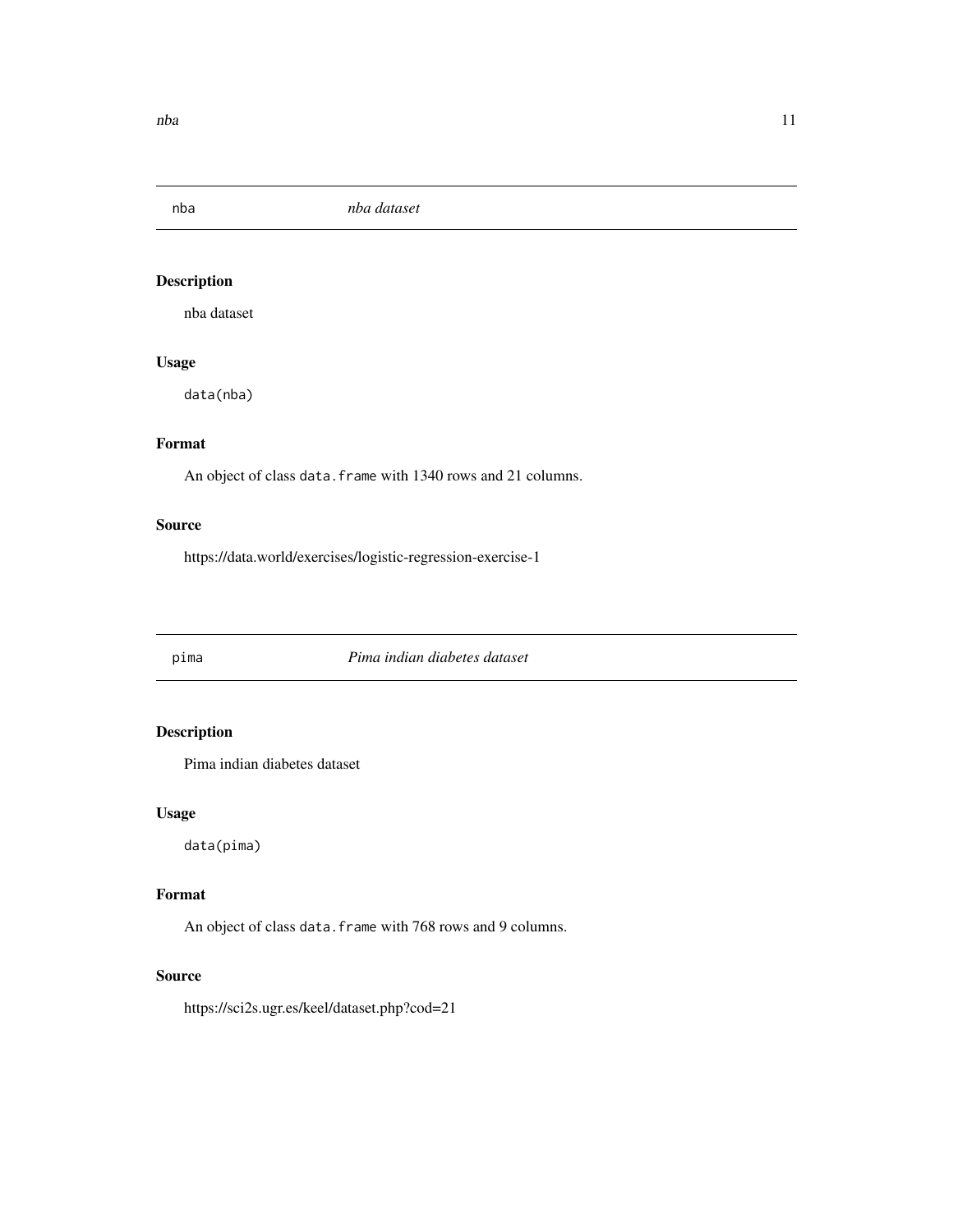<span id="page-11-0"></span>

spiral sample data

# Usage

data(spiral)

# Format

An object of class data.frame with 803 rows and 3 columns.